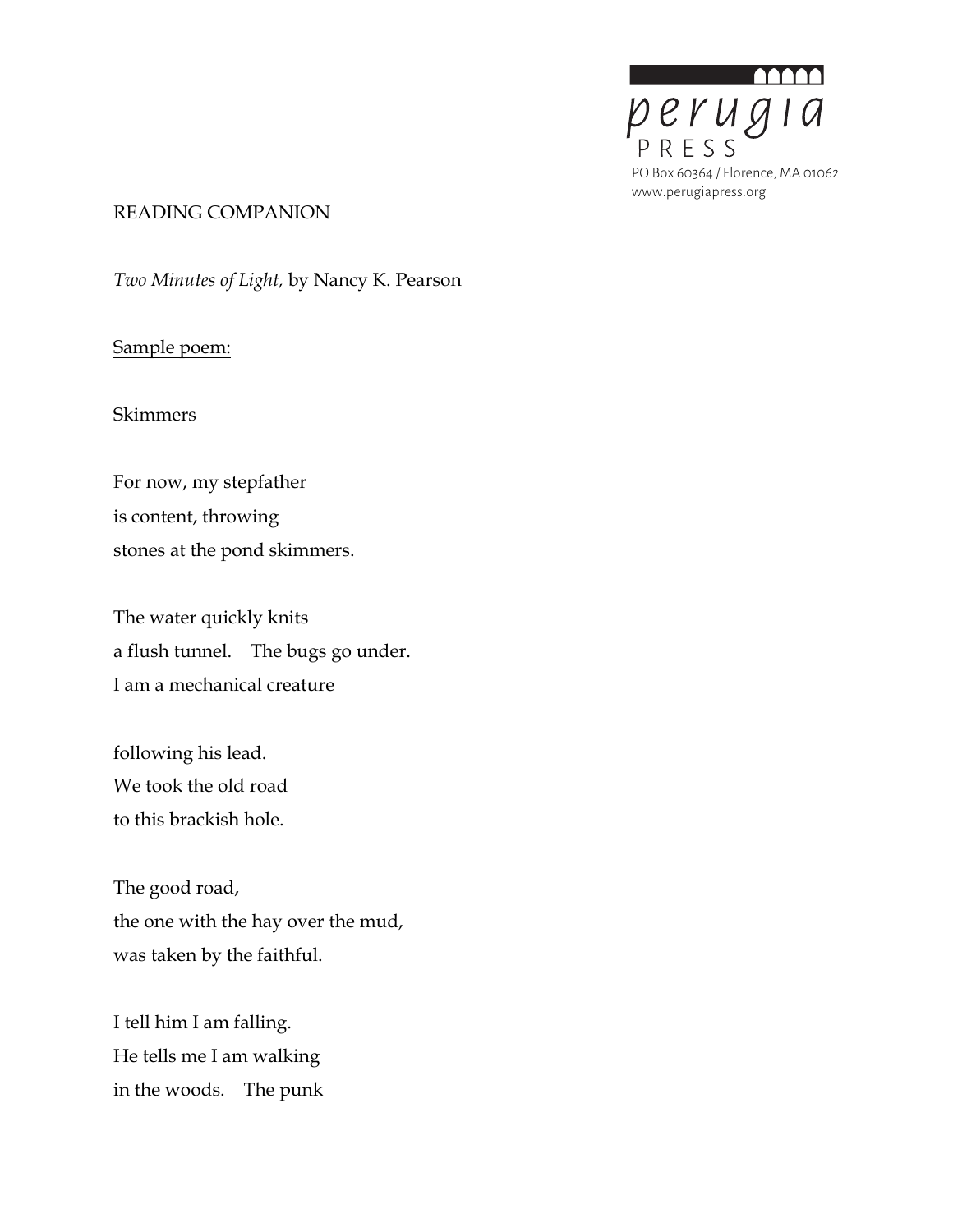misfit sleeps on a log, the four wheelers have deflated the silent float of weeds.

Van Camps cans, Trojan wrappers, the plucked blackberry carry the sound of yellow teeth. The firs

at the pond know when to free their leaves: lie down under here, love.

Here is a teeth grove. He smiles, legs straddled over me.

Over there now, the Jesus bugs sail free.

### Questions to consider:

- 1. How do elements of the wild or the natural world appear in these poems, and how do they change throughout the book? What is the relationship between these wild beings and the narrator, in this collection?
- 2. Many of these poems contain places (cities, bodies of water). What is the significance of these places? Find at least three examples, with different meanings.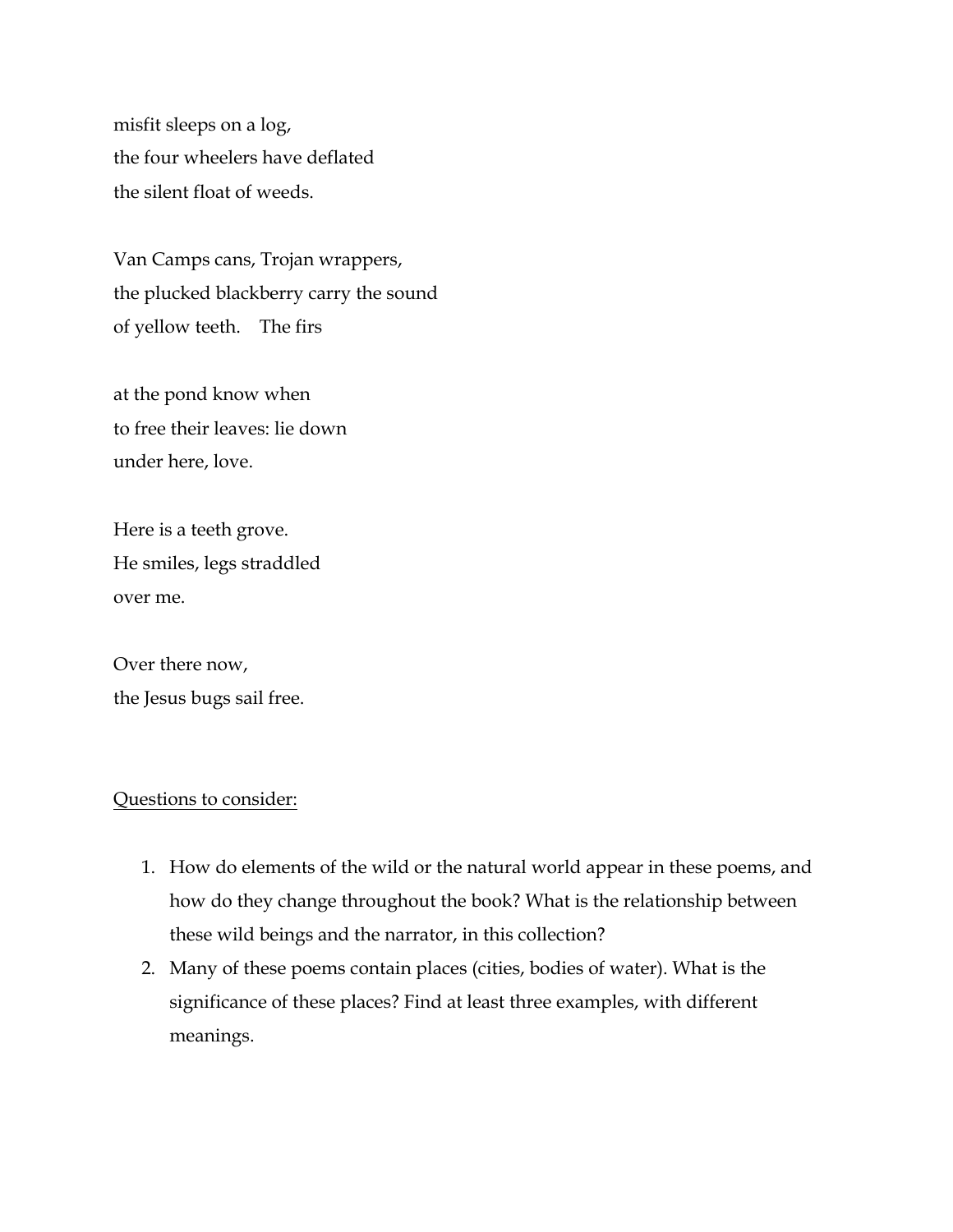- 3. This collection deals with themes of survival and trauma. Does the speaker's view of survival change through the collection? How? Consider a poem from the beginning of the collection ("Cat") and a poem toward the end ("Lucky Stars").
- 4. What are some themes in *Two Minutes of Light,* in addition to trauma and survival? Which poems highlight these themes?
- 5. How does Pearson use stories and imagery from nature to parallel or tell personal stories? What are the benefits of doing so? Consider "Elsewhere" and "At the Boneyard."
- 6. Why do you think the collection is called *Two Minutes of Light*? How does Pearson use the symbolism of those two minutes in "Winter Solstice, 4th Floor"?
- 7. What effect does using imagery of beautiful, free wild animals and places have in this collection, juxtaposed with abuse and human suffering? Consider "Hiking the Appalachian Trail."
- 8. *Two Minutes of Light* focuses a lot of attention on the question, "By what small margins do we survive?" Which small margins does Pearson highlight in this collection?

# Writing prompts:

- 1. Use Pearson's title "Love Song, Salt" and write your own love song to an inanimate, everyday object.
- 2. In "Chasing after the Wind," Pearson plays with repetition of words and changes the placement of those words to use them in unexpected ways. Try using this technique in a poem of your own.
- 3. Tell a story through a description of an animal or plant, as Pearson does in "Halfway to Flight."
- 4. Start a poem playing on a cliché or idiom, as Pearson does in "Lucky Stars," and then take it in an unexpected direction.